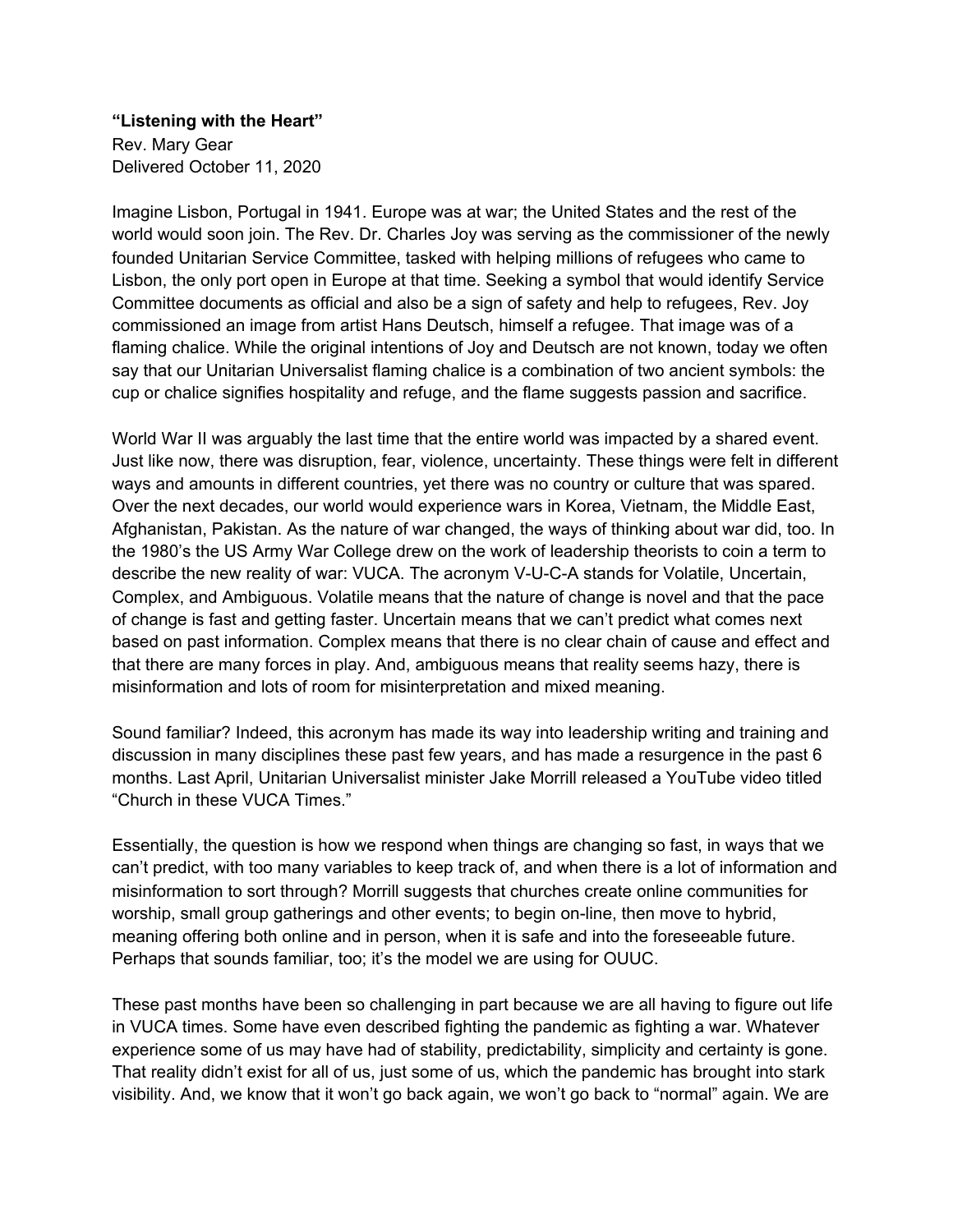looking at VUCA for the foreseeable future; times of fuzziness, uncertainty and tension. As the beautiful song of Hope tells us, many of us are feeling beyond belief, depressed, confused, and mad.

Bob Johansen of the Institute for the Future suggests that we can transform volatile, uncertain, complex and ambiguous to a different kind of VUCA: vision, understanding, clarity and agility.

Volatility becomes vision when we discern who we want to be and how we want to transform the world. Uncertainty becomes understanding when we respond with humility, empathy, and compassion. Complexity becomes clarity when we seek to hear the stories of who we have been and discern our deepest values to create the future. Ambiguity becomes agility when we are flexible in our response, paying attention to how we respond as well as what we do to respond.

One of the primary tools for transforming from one VUCA to the other, according to Johansen, is…listening. When we listen to each other with humility and empathy, we can discern our deepest longings and wishes to create a clear vision together that we can then work toward, responding to what may come with flexibility and grace. There is a constant feedback cycle as we listen, discern, act, reflect, and repeat. And, I believe we are hungry for this—listening, sharing and acting from our hearts.

Last Sunday I spoke about deep listening as listening to learn the heart and experiences of others, to hear their true nature and deepest values. We listen to offer a space for others to be transformed, and we open our hearts to the possibility of our own transformation. We listen with our hearts. And as our story showed us, our skill of listening is to hear all the ways that we communicate our deepest longings, not just words. And, when we listen deeply, we can discover beauty, like butterflies.

It means listening to all of the voices, especially the voices that have been silenced. Like the voices of LGBTQ people who say that gender binary is false and harmful, and that pronouns matter. The voices of the First Peoples who continue to nurture the deep relationship to the land that they have had for millennia, and who say that they are still here. The voices of African-Americans who say that Black Lives Matter. Oppression thrives in an atmosphere of silence. Their voices need to be amplified. This listening involves welcoming who we each truly are.

It also means listening to the voices that are screaming messages of hate, to hear what is underneath the screaming. This is especially important for those of us who can listen without being as harmed by it; allies can provide this for those most vulnerable. We listen to the pain that is underneath the voices of hate, and listen to the pain underneath the voices that are encouraging the hate. James Baldwin wrote in Notes of a Native Son, "I imagine one of the reasons people cling to their hates so stubbornly is because they sense, once hate is gone, they will be forced to deal with pain." Those voices need to be calmed, quieted and contained. Baldwin also said, "We can disagree and still love each other unless your disagreement is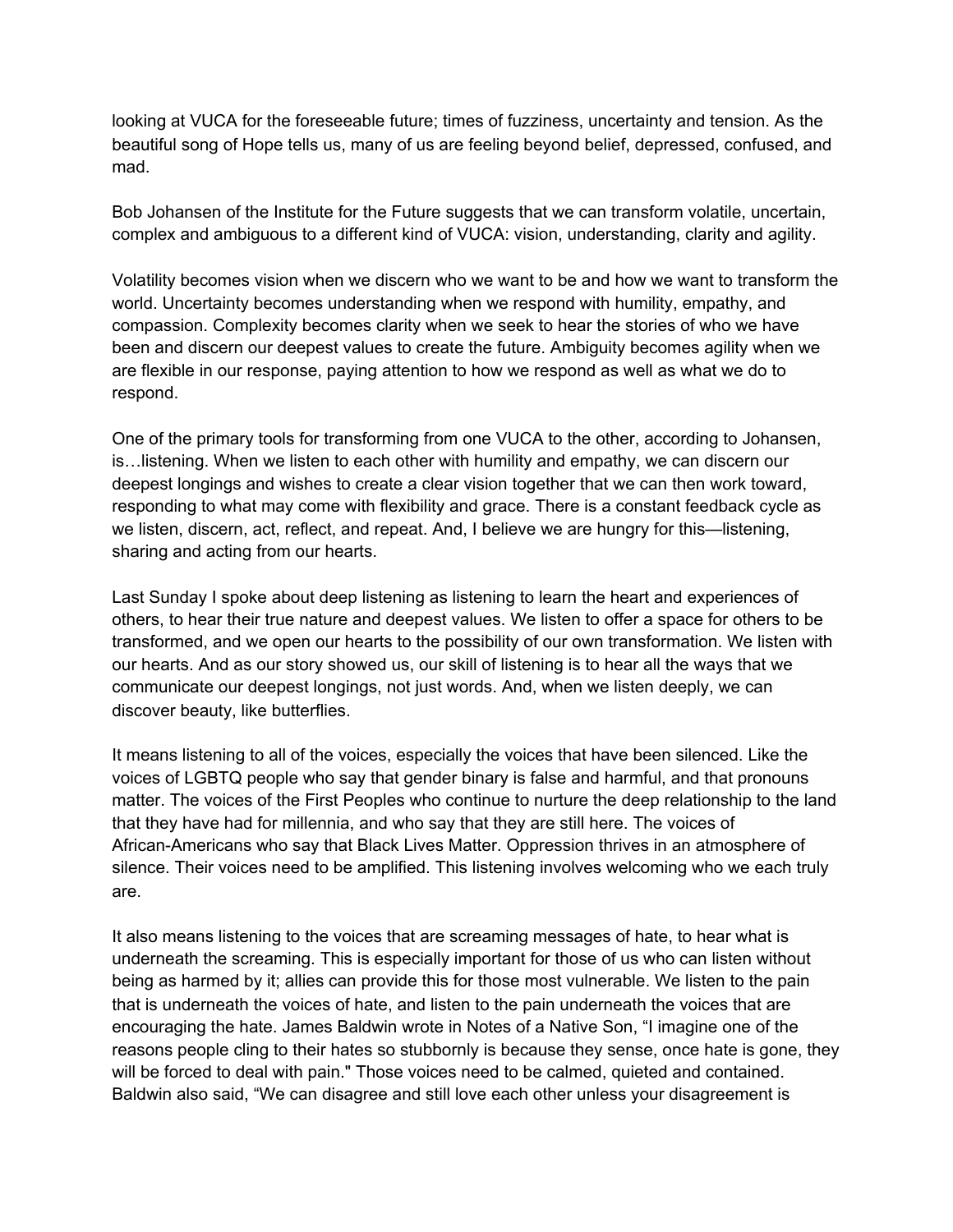rooted in my oppression and denial of my humanity and right to exist." This listening also involves setting boundaries and offering protection.

It is the work of any spiritual path to listen. The book of rules for Benedictine monks to live by created by St. Benedict in the 5th Century CE begins with: "Listen carefully…. and incline with the ear of your heart." The Jewish Bible teaches us to listen to the voice of God, what I might call the voice that does not use words. The Quran instructs us to open our hearts that we may hear the sacred words.

The flaming chalice of our faith tradition invites us to listen with an open heart. We are invited to listen with love, the love that is in each of us and that connects us. And, listening to that love and with that love nurtures our work for justice. As the modern-day prophet Cornell West says, "Never forget that justice is what love looks like in public."

So, here we are, in a time of volatility, uncertainty, complexity and ambiguity. It is natural to want certainty and predictability, a return to "normal." There are some who promise us that they can provide certainty, voices in the political and religious arena. These are often the same voices that spread misinformation, sow confusion and encourage discord. Beware of those voices, those who use their power, money and energy to sell certainty, stability, predictability, a return to what once was. They offer false certainty of return to a time that didn't really exist, and that was harmful for so many, when black lives didn't matter and LGBTQ people were in closets and Native people were extinct. They are false idols, shiny and alluring, hollow and harmful.

Instead of clinging to false certainty, I encourage us to listen deeply to seek clarity, by which I mean seeing what is real and true, clearing through the misinformation to make meaning of our current times. From that we can create clarity for our mission, purpose, values, and then work together to make that vision real in the world. I support wholeheartedly one of the Board's goals this year, which is to revisit the OUUC mission, vision and Ends. It has been about 5 years since the congregation did this important work and just a few things have changed since then. Join us for the Q&A after the service next Sunday to hear more.

I believe my role in the process of discerning mission, vision and Ends is one of support. I am not here to tell you who you are, but to journey with you as you discover who you are. I am here as a mirror, to reflect back to you the stories that I hear of who you have been, what I experience of who you are now, and what I hear that you want to be. My role is to listen deeply and reflect back, listen and reflect.

What is hard about this process is that it asks us to be in a time of uncertainty about the road forward. As a congregation, OUUC has had several years of uncertainty. Some of you may have thought that uncertainty would end with my arrival as your settled minister. Perhaps some uncertainty did end. Little did we know that there was plenty more waiting for us to weather together. Settled isn't exactly the word I'd use to describe this past year.